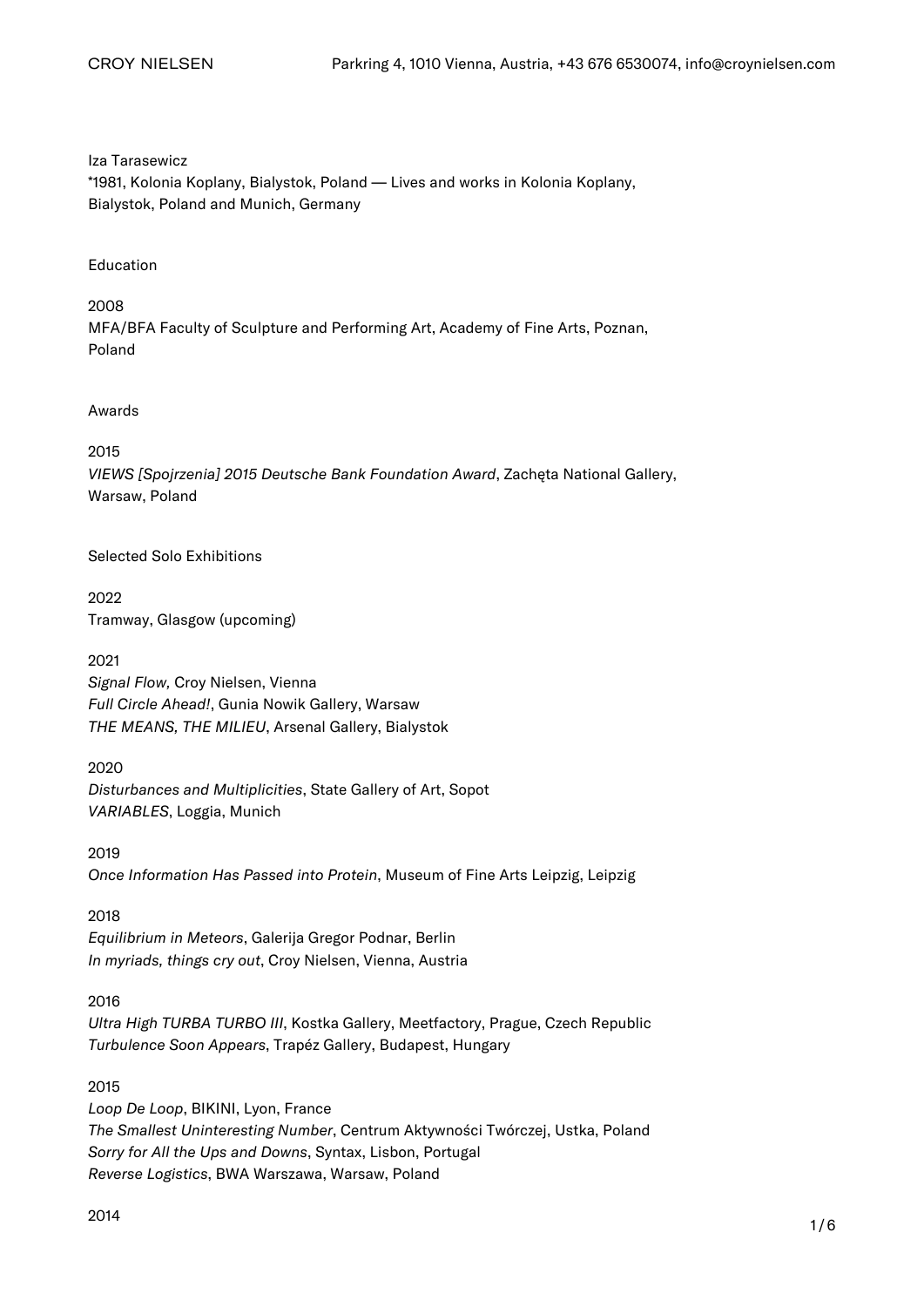By the apparent impossibility of arranging signs, Arsenał Gallery, Bialystok, Poland The Means, the Milieu, Objectif Exhibitions, Antwerp, Belgium Collaborating Objects Radiating Environments, Kunstlerhaus Bethanien, Berlin, Germany Strange Attractors, Polnisches Institut Berlin, Germany

## 2013

Clinamen, Krolikarnia X. Dunikowski Museum of Sculpture, National Museum, Warsaw, Poland

## 2011

Creature, a part of the ARTISTERIUM, International Contemporary Art Exhibition and Art Events, Tbilisi, Georgia Frame, Gallery Labirynt, Lublin, Poland Oneness, Platan Gallery, Budapest, Hungary

## 2010

Moult, Stereo Gallery, Poznan, Poland Connection, BWA Zielona Gora, Poland

## 2009

Nugget, Arsenał Gallery, Białystok, Poland Lair, Arsenał Gallery, Białystok, Poland

2008

Breadwinner, Starter Gallery, Poznan, Poland Brawn, Arsenał Gallery, Białystok, Poland

2007

Hand Made, Pies Gallery, Poznan, Poland

Selected Group Exhibitions

2022 The Curse of Minerva, Ciaccia Levi, Paris

## 2021

Battling with Malevolent Forces, Alice Creischer and Iza Tarasewicz, Signal, Malmoe Konteksty, Skołowsko, Gdańsk In The Beginning Was The Deed!, Galeria Arsenał, Białystok

2020

Sculpture in Search of a Place, Zacheta National Art Gallery, Warsaw Narratives Festival #12, Gdańsk, Poland One Swallow Does Not Make A Summer, Kunsthaus, Dresden

2019 Be Fragile! Be Brave!, Pori Art Museum, Pori Materia, Rosenfeld Porcini, London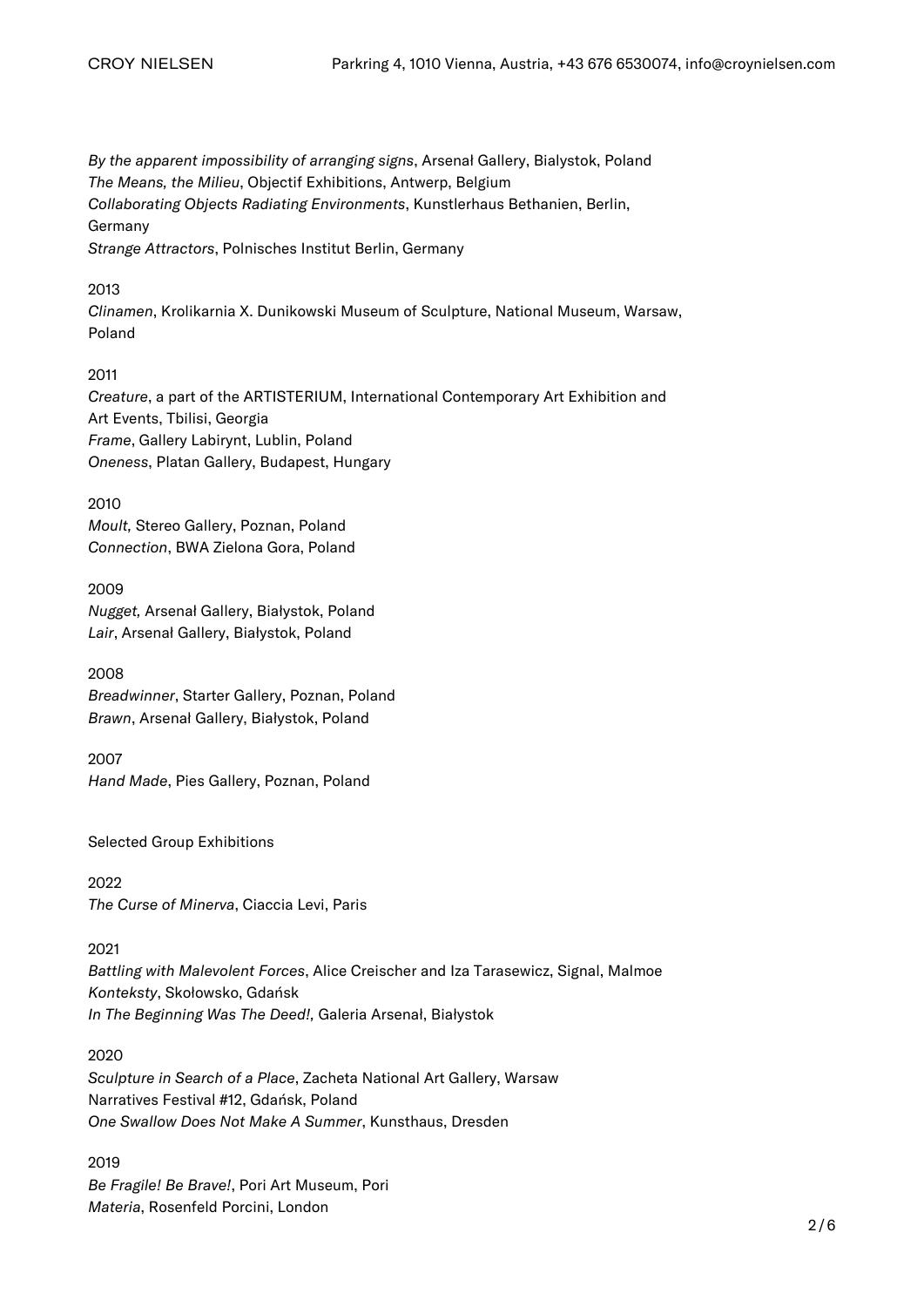What Are We Made Of?, Kunsthalle Darmstadt, Darmstadt

## 2018

Mining Conditions, Ujazdowski Castle Center for Contemporary Art, Warsaw With the air too heavy to breathe? What now?, Galeria Athena, Rio de Janeiro Waiting For Another Coming, Contemporary Art Center, Vilnius PLAC MAŁACHOWSKIEGO 3, Zachęta – National Gallery of Art, Warsaw Amplifying Nature, The Polish Pavilion at 16<sup>th</sup> International Architecture Exhibition, Venice Once Information Passed Into Protein, Commission work in the lobby of the headquarter of Telekom, Bonn Beyond the River, New Palace, Bad Muskau, Germany I am The Mouth, Museum of Contemporary Art Zagreb

# 2017

It Is As You Think It Is, Galeria Arsenal, Białystok Mushrooms on the Ruins, Nogueras Blanchard, Madrid [Olga Balema, Marlie Mul, Iza Tarasewicz, Croy Nielsen, Vienna](https://croynielsen.com/exhibitions/olga-balema-marlie-mul-iza-tarasewicz/) Añu Põder. Be Brave! Be Fragile!, Kumu Art Museum, Tallinn

2016

BLUE BOX. Common Places and Contemporary Artistic Practices, IZOLYATSIA. Platform for Cultural Initiatives, Kyiv, Ukraine Magician's Right Hand, Futura, Prague, Czech Republic Incerteza Viva - 32<sup>nd</sup> São Paulo Bienal 2016, São Paulo, Brazil The Eighth Climate (What Does Art Do?) – The 11<sup>th</sup> Gwangju Biennale, Gwangju, Korea COMMON AFFAIRS – Revisiting the VIEWS Award – Contemporary Art from Poland, Deutsche Bank KunstHalle, Berlin, Germany H Y P E R C O N N E C T E D, 5<sup>th</sup> Moscow International Biennale for Young Art, Moscow, Russia A Thousand Horsepower, Can Trinxet Factory, Barcelona, Spain La Memoria Finalmente, Galleria Civica di Modena, Modena, Italy Contemporary Art From Poland, European Central Bank, Frankfurt, Germany Objects Do Things, Centre for Contemporary Art Ujazdowski Castle, Warsaw, Poland

Unfolding Constellations, CCA Toruń, Toruń, Poland

# 2015

Zbigniew Libera: It's Not My Fault That This Sculpture Rubbed Against Me, Krolikarnia X. Dunikowski Museum of Sculpture, National Museum, Warsaw, Poland VIEWS [Spojrzenia] 2015 Competition, Zachęta National Gallery of Art, Warsaw, Poland Kurz / Dust, Centre for Contemporary Art Ujazdowski Castle, Warsaw, Poland Gardens, Zachęta National Gallery of Art, Warsaw, Poland Procedures for the head. Polish Art Today, Kunsthalle Bratislava, Bratislava, Slovakia Common Sets, Arsenał Gallery, Bialystok, Poland

2014

On Generation and Corruption, BWA Contemporary Art Gallery, Katowice, Poland As You Can See: Polish Art Today, Museum of Modern Art in Warsaw, Warsaw, Poland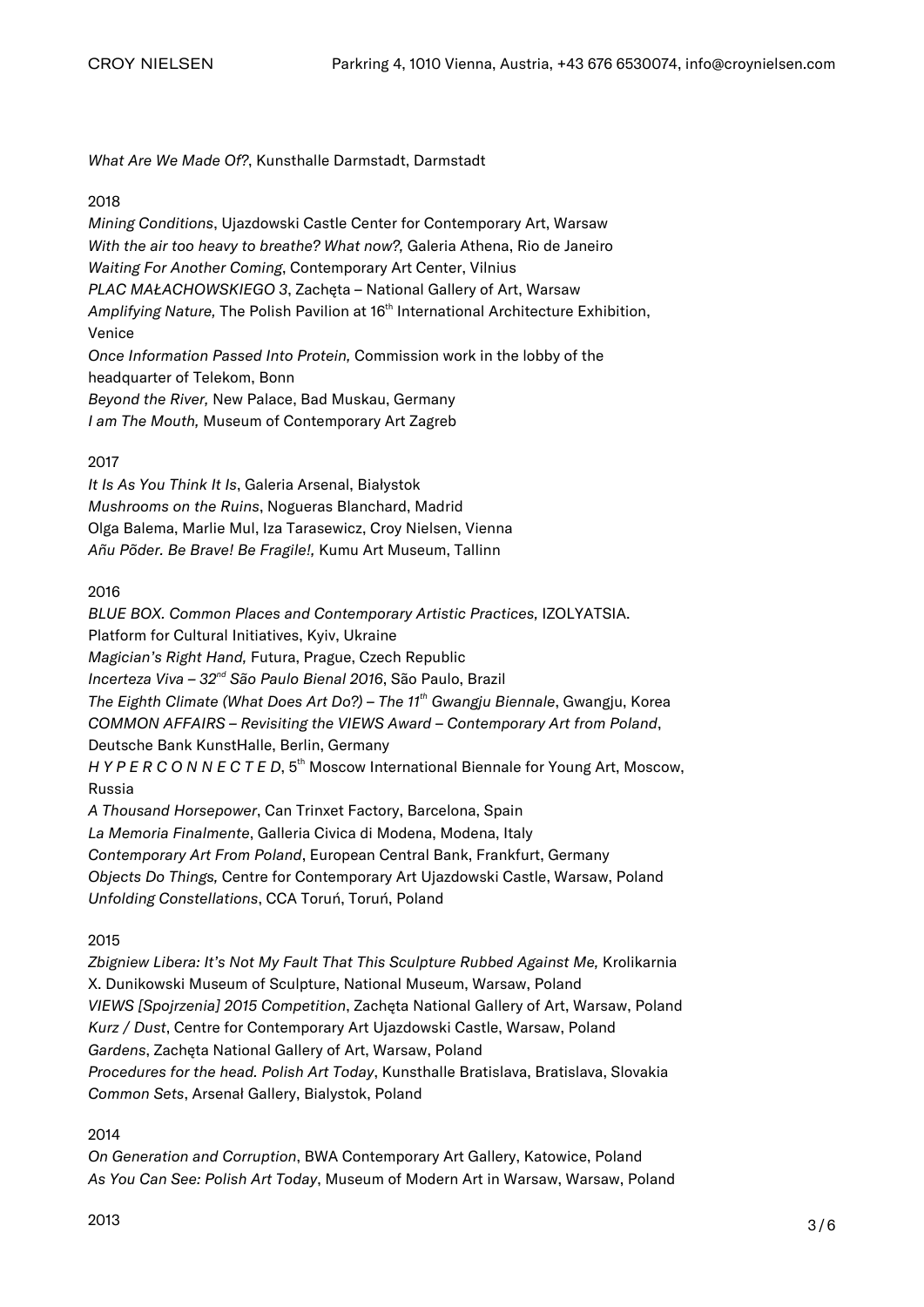Epidemic, CCA Toruń, Toruń, Poland Point Without I, Arsenał Gallery, power station, Białystok, Poland Tools For Catching One's Balance, in cooperation with Janek Simon, Arsenał Municipal Gallery, Poznan, Poland Ask For Something That Doesn't Exist, in cooperation with Ana Roldan, Labirynt Gallery, Lublin, Poland

# 2012

Longing, Labirynt Gallery, Lublin, Poland Scontrum Evolutions, Krolikarnia X. Dunikowski Museum of Sculpture, National Museum, Warsaw, Poland Es ist Zeit für Turnschuhe! / It's time for sneakers!, Kunstlerhaus Dortmund, Dortmund, Germany Red Crossbar, Salon Academy Gallery, Warsaw, Poland Museum Problem, Frutta Gallery, Rome, Italy Will Be Fine, Stereo Gallery, Poznan, Poland

## 2011

It's Ok With Fingers, J Gallery, Geneva, Switzerland At Ease, It Just Crashes, Spokojna Gallery, Warsaw, Poland Revolving Dysfunction, Europe House, Tbilisi, Georgia Tribute To Fangor, BWA Warszawa/Artbazaar, Warsaw, Poland Fest I Nova, Art Villa Garikula, Khaspi, Georgia Open City, Festival of Art In Public Spaces, Lublin, Poland Mir, Arsenał Gallery, Białystok, Poland Everything, Kolonie Gallery, Warsaw, Poland Transylvania 2, Arsenal Municipal Gallery, Poznan, Poland

2010

Transylvania 1, BWA Zielona Gora, Poland Is Your Mind Full Of Good, DPT Wigry, Poland Gallery Czarnowska, Berlin, Germany

2009 Elms Threads Bushes, in cooperation with Magda Starska, Stereo Gallery, Poznan, Poland Difference Beyond Difference, Stary Browar, Poznan, Poland

## 2008

Establishment (And Its Discontents), Centre for Contemporary Art Ujazdowski Castle, Warsaw, Poland Bodies Adream, Arsenal Municipal Gallery, Poznan, Poland

2007 Here A Change Occurs, Kordegarda Gallery, Warsaw, Poland

Comissions

2018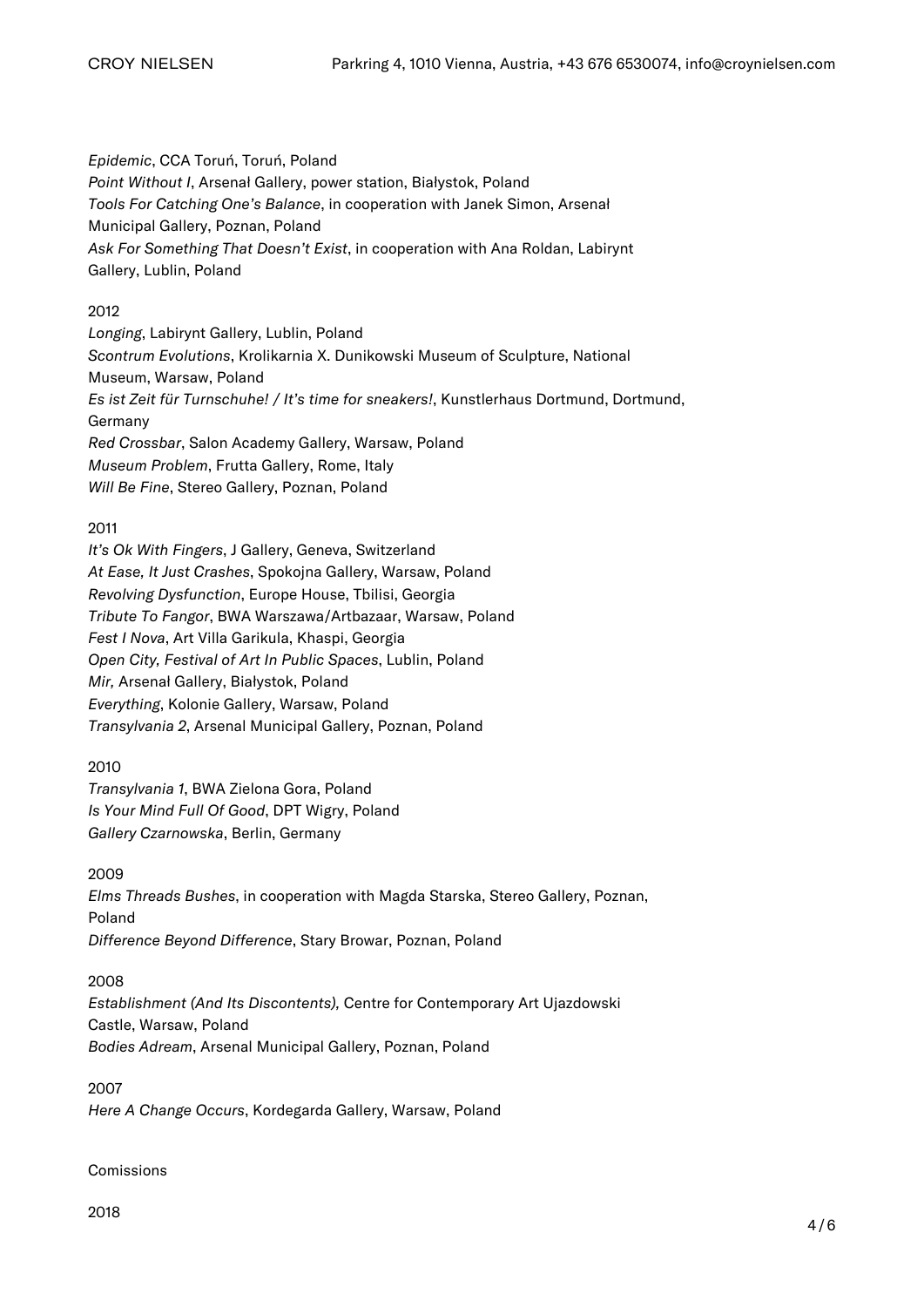Once Information Passed Into Protein, Commission work in the lobby of the headquarter of Telekom, Bonn

#### Residencies

#### 2016

Fundação Armando Alvares Penteado (FAAP) Artist in Residence, São Paulo, Brazil Meetfactory, Prague, Czech Republic, funded by the Visegrad Fund GeoAIR, Tbilisi, Georgia

#### 2015

Syntax Project, Lisbon, Portugal, funded by The Visegrad Fund.

#### 2013/2014

Künstlerhaus Bethanien, Berlin, Germany, funded by the Stiftung für Deutsche – Polnische Zusammenarbeit

## 2013

Capacete Enterteneinos, Rio de Janeiro, Brazil, funded by 'Młoda Polska' scholarship of Minister of Culture and National Heritage and National Centre for Culture NCK, Warsaw, Poland A-I-R Laboratory – CCA Centre for Contemporary Art Ujazdowski Castle, Warsaw, Poland

#### 2011

Art Villa Garikula, Khaspi, Georgia funded by Institute Of Adam Mickiewicz, Polish Embasy in Tbilisi, Arsenał Gallery in Białystok, 2011

## Performances

#### 2016

Mbamba Mazurek, Incerteza Viva - 32<sup>nd</sup> São Paulo Bienal 2016, São Paulo, Brazil Fungal Follies, Objects Do Things, Centre for Contemporary Art Ujazdowski Castle, Warsaw, Poland

#### 2015

Fungal Follies, PERF4M, Artissima, Turin, Italy Fungal Follies, Mycorial Theatre, Fiorucci Art Trust, Rabka Zdrój, Poland

#### 2014

Fungal Follies, Objectif Exhibition, Antwerp, Belgium

## 2010

Response, Performance event, Felixstowe, Great Britain Simple Constructions, Performance Art Days, Lviv, Ukraine Apnea, International Women's Day, Arsenał Gallery, Bialystok, Poland

#### 2009

Most People Have Already Died, performance at Penerstwo Group event, Łódź, Poland